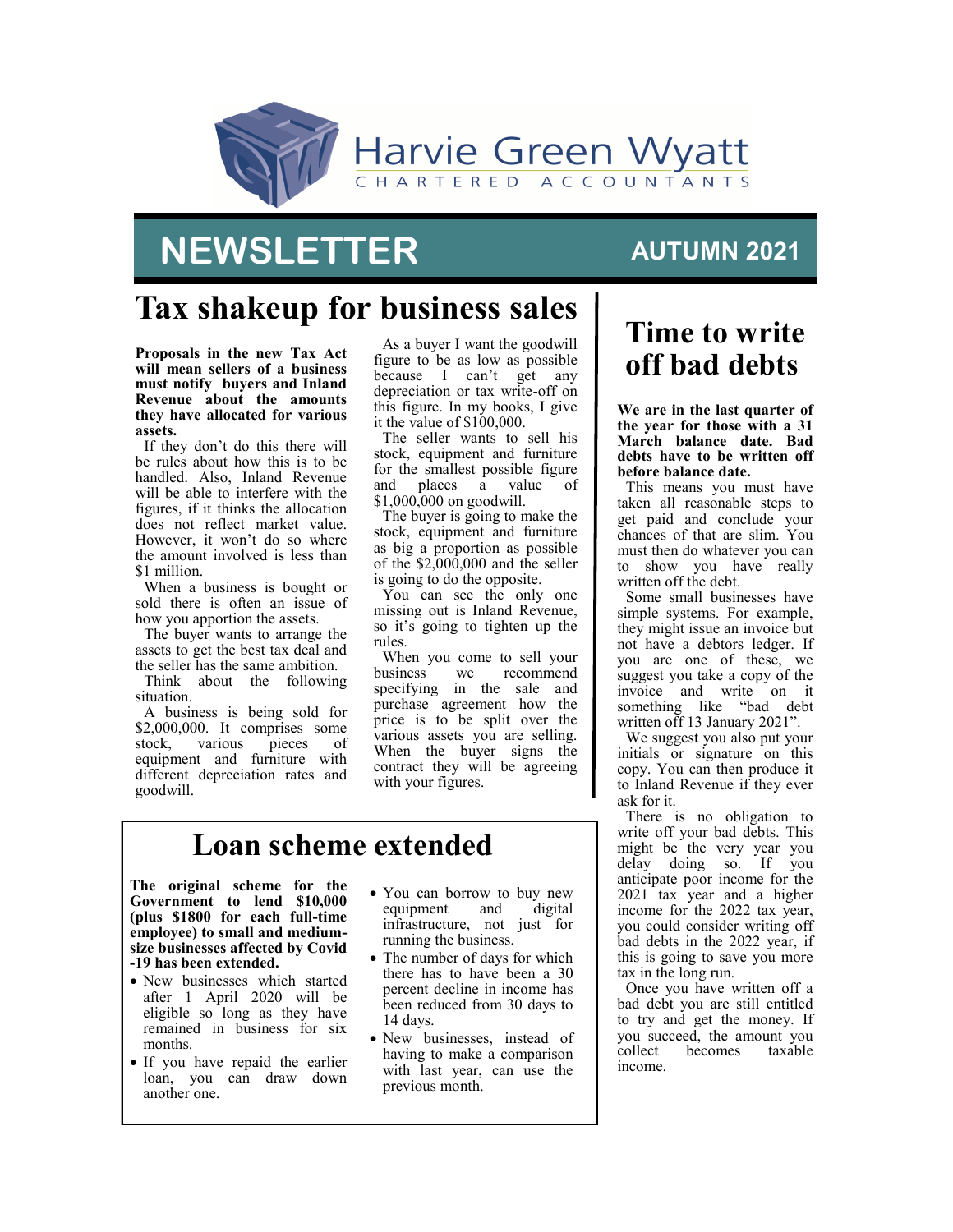### **New trust annual return requirements**

In December 2020 the legislation enacting the new 39% tax rate was passed. Within the same bill, somewhat overshadowed by the rate change, was the introduction of a new "annual return" requirement for trusts.

Not to be confused with the new Trustee Act that came into effect at the end of last month which requires certain disclosures to be made to beneficiaries, the annual return requirement included in the December 2020 bill imposes the disclosure of various trust information to Inland Revenue on an annual basis. As enacted, the annual return for trusts will comprise:

- an income statement and balance sheet;
- details of any settlements made on the trust during the year;
- the name, date of birth, country of tax residence and IRD number of any person who makes a settlement on the trust in the year, whose details have not previously been provided;
- details on every distribution made by the trust during the year, including capital distributions, as

Company directors have a duty under the Companies Act 1993 to not trade recklessly or take on obligations that their business cannot perform. Balancing the continued survival of a company versus their obligation against reckless trading has been a key feature of the Covid -19 economic environment. Recognising that the economic impact of Covid-19 placed some companies in temporary financial distress as they adjusted to their new trading environment, amendments were made to the Companies Act 1993 for the benefit of directors. The amendments provided safeguards for company directors enabling them to take a longer term view of a company's ability to trade. However, those safeguards ceased from 30 September 2020, so directors need to revert to the more stringent approach required prior to the amendment. In a timely reminder of directors' duties, the recent Supreme Court

well as details on the recipient beneficiaries;

• details of any person who has the power to appoint and remove trustees and beneficiaries of a trust.

The requirement will not apply to non-active, charitable or Maori authority trusts and foreign trusts that are already filing disclosures with Inland Revenue. Although the legislation applies for the 2022 income year onward, there is a provision which allows Inland Revenue to request the same annual return information for any period between the 2015 and 2021 income years. Inland Revenue is likely to use the information to monitor the extent to which income is being taxed to trusts at 33%, that would have been taxed at 39% if derived by individuals. That information could then be used as a basis for the Government to either increase the trust tax rate or increase the extent that beneficiary distributions are taxed to individuals. The information could also be used by Inland Revenue to specif-



ically check other areas of compliance. For example:

Imputation streaming rules require dividends received by a trust that are then distributed to a trust's beneficiaries to be spread proportionately across those beneficiaries, otherwise imputation credits may be forfeited. Taxable income can be triggered if a trust receives the benefit of a debt forgiveness and a subsequent distribution is made to a corporate beneficiary. Application of the land taxing rules can depend on whether parties are associated. The level of disclosure will enable Inland Revenue to readily determine who a trust is associated to. As time passes and the amount of information held by Inland Revenue increases, they could proactively identify errors in a trust's tax position. Especially if a trust has moved from one accountant to another and Inland Revenue has a clearer picture of past transactions than the new accountant has.

#### **Directors' Duties**

decision Madsen-Ries v Cooper [2020] illustrates when the actions of directors will be in breach of their duties.

Mr Cooper was the sole director of Debut Homes Ltd (Debut) a residential property developer. In 2012 Debut owed Inland Revenue more than \$300k of GST, amongst other creditors. Mr Cooper was advised by his accountant that these debts were insurmountable. However, with 6 properties under development, Mr Cooper persisted in expectation of the profit from their sale. Additional finance from third parties, guaranteed personally by Mr Cooper, and a loan from his family trust, were used to complete the properties and pay secured creditors. However, no GST was paid to Inland Revenue on the sale of the 6 properties, adding to the GST liability already outstanding. Finally, in March 2014, Debut was placed in liquidation by Inland Revenue with a GST liability exceeding 500k (including interest and penalties). The High Court held that Mr Cooper breached his duties under the Act by continuing to trade in a manner that benefited some creditors but was detrimental to others. In September 2020 the Supreme Court restored the High Court's orders and allowed the appeal by the liquidators. The actions of Mr Cooper amounted to reckless trading and a breach of a director's duty to not enter obligations on behalf of the company where there was no intention or ability for the company to meet those obligations. Mr Cooper will likely be personally liable for some or all debts of the company and potentially barred from being a director. Perseverance has been key to survival for many businesses during COVID-19. However, continuing to trade with the belief that a business will be profitable, while ignoring the reality of the balance sheet risks directors breaching their professional duties.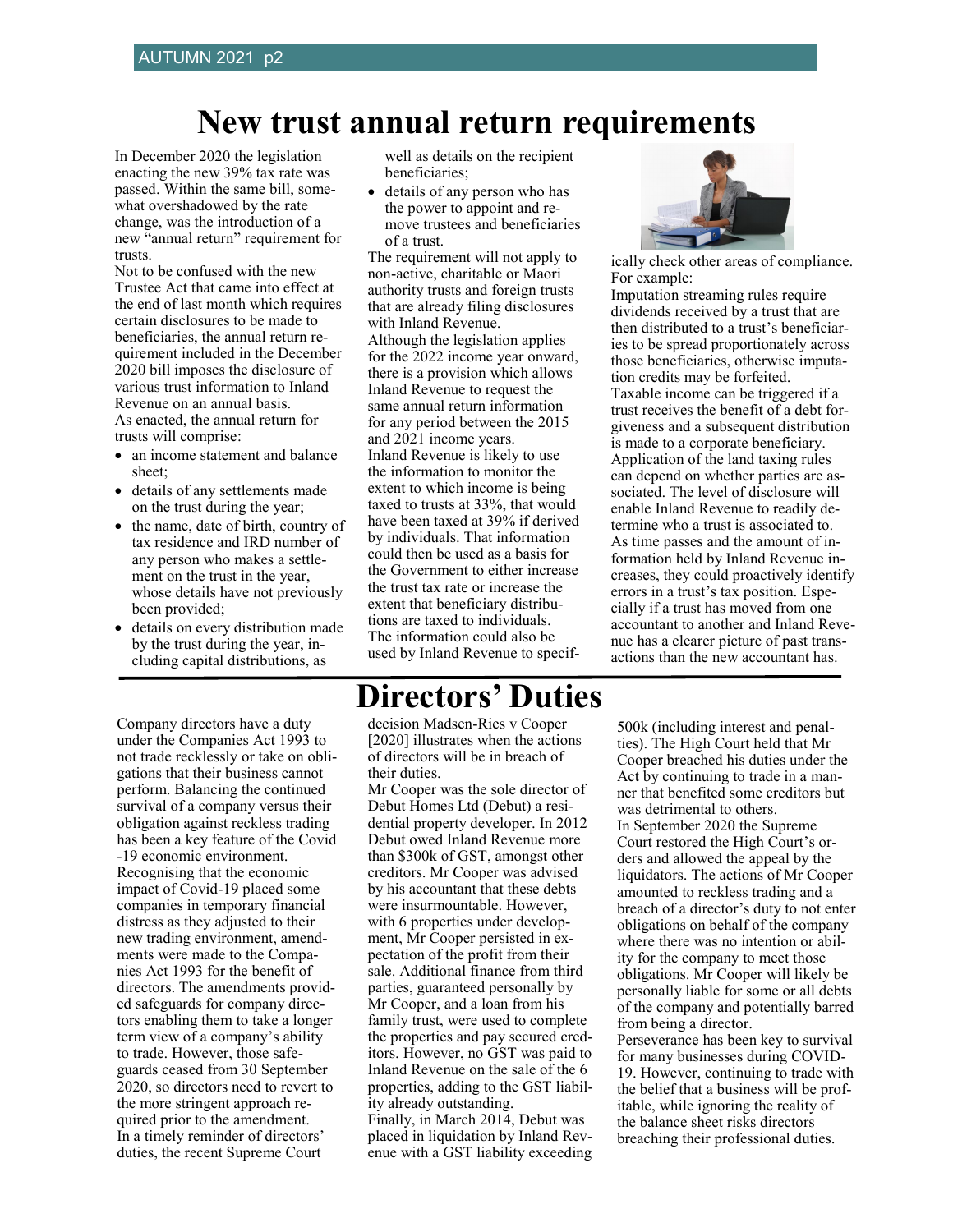# The 39% rate change BRIEFLY

The top personal marginal tax rate increases to 39% on income over \$180,000, with effect from 1 April 2021. Businesses should consider what the flow-on effects are and forward plan to ensure they are not caught off guard. Two key areas are discussed in this article.

Simplistically put, a company pays income tax at 28%. Imputation credits arise from that tax paid and are used to reduce the tax payable by shareholders when dividends are paid. Further tax may be payable by the shareholder if the tax liability on the dividends is more than the imputation credits.

If shares in a company are ultimately held by an individual, consideration should be given to declaring a dividend prior to 1 April 2021, in which case it will be taxed to the individual at 33% (rather than 39% to the extent income would exceed \$180,000 from 1 April 2021).This requires a comparison between the income tax liability that will be triggered upon declaring a dividend prior to 1 April 2021, versus the expected future income tax liability that will be triggered if a dividend is declared on or after 1 April 2021.

The FBT regime ensures tax is paid on non-cash benefits provided to employees, such as company vehicles and fuel cards. When calculating FBT, employers have the option of using one of the following methods:

The single rate option, where a single rate of 49.25% is applied to all benefits provided to employees.

The short-form alternate option, where rates of 49.25% and 42.86% are applied to attributed and nonattributed benefits, respectively. This appeals to employers who predominantly provide attributed benefits to employees who earn

more than \$70k.

The full alternate rate option, where a separate calculation is undertaken for each employee who has received attributed benefits with reference to each employee's salary. A rate of 42.86% is applied to non-attributed benefits. This appeals to employers who predominantly provide benefits to employees who earn less than \$70k.

Typically, benefits that are subject to FBT are provided to higher -earners, and consequently, the 49.25% FBT rate under the default FBT method equates to the current top marginal personal tax rate of 33%, which keeps the FBT filing process simple.

The full alternate rate option takes considerably more time to calculate, and as a result, employers that value time and efficiency tend to use the single rate or short -form alternate rate option, irrespective of the cash savings that the full alternate rate can provide.

With the introduction of the 39% marginal tax rate, the 49.25% and 42.86% FBT rates will be increasing to 63.93% and 49.25% respectively from 1 April 2021. This effectively means employers that use the single-rate option will be paying FBT as if all employees earn more than \$180,000, when in reality the 39% rate is expected to apply to only 2% of New Zealanders. As a result, employers may wish to consider undertaking the full alternate rate calculation from 1 April 2021, as the cash saving may exceed the additional time and effort.

In the lead up to the 2022 financial year, companies should be exploring different options to ensure tax efficiencies are achieved.

#### **Quicker refunds**

One Covid concession by IRD is to allow people who do their GST returns six monthly to switch to one monthly so they can get their GST back faster. You have, of course, to have had your business materially affected by Covid-19. If you do this, you will continue to have to put in monthly GST returns to 30 September 2021. After that you can switch back to 6 -monthly. You have until 31 March 2021 to notify Inland Revenue if you wish to change the frequency of your GST returns.

#### **Debt hibernation**

The business debt hibernation scheme is another Covid-19 concession. If your business is in financial trouble, this could help you. The scheme runs to 31 October 2021. It doesn't apply to sole traders. Roughly, if you are trading as a company, for example, you could make an arrangement with your arrangement with creditors to pay them a small percentage of the debt for six months.

#### **Kilometre rate**

On 14 December IRD announced a small increase in the kilometre rate for the 2020 financial year. Tier 1, for example –  $0-14,000 \text{km}$  – has increased to 82c per kilometre. If your tax return has already been filed for the 2020 year, you can apply to IRD for a reassessment. Unless you have very high business running costs, it probably isn't worth your time to make a claim.

#### **Part-timer sick leave**

A part-timer who works say 3 days a week, is still entitled to 5 days sick leave after six months of employment. For details go to business.govt.nz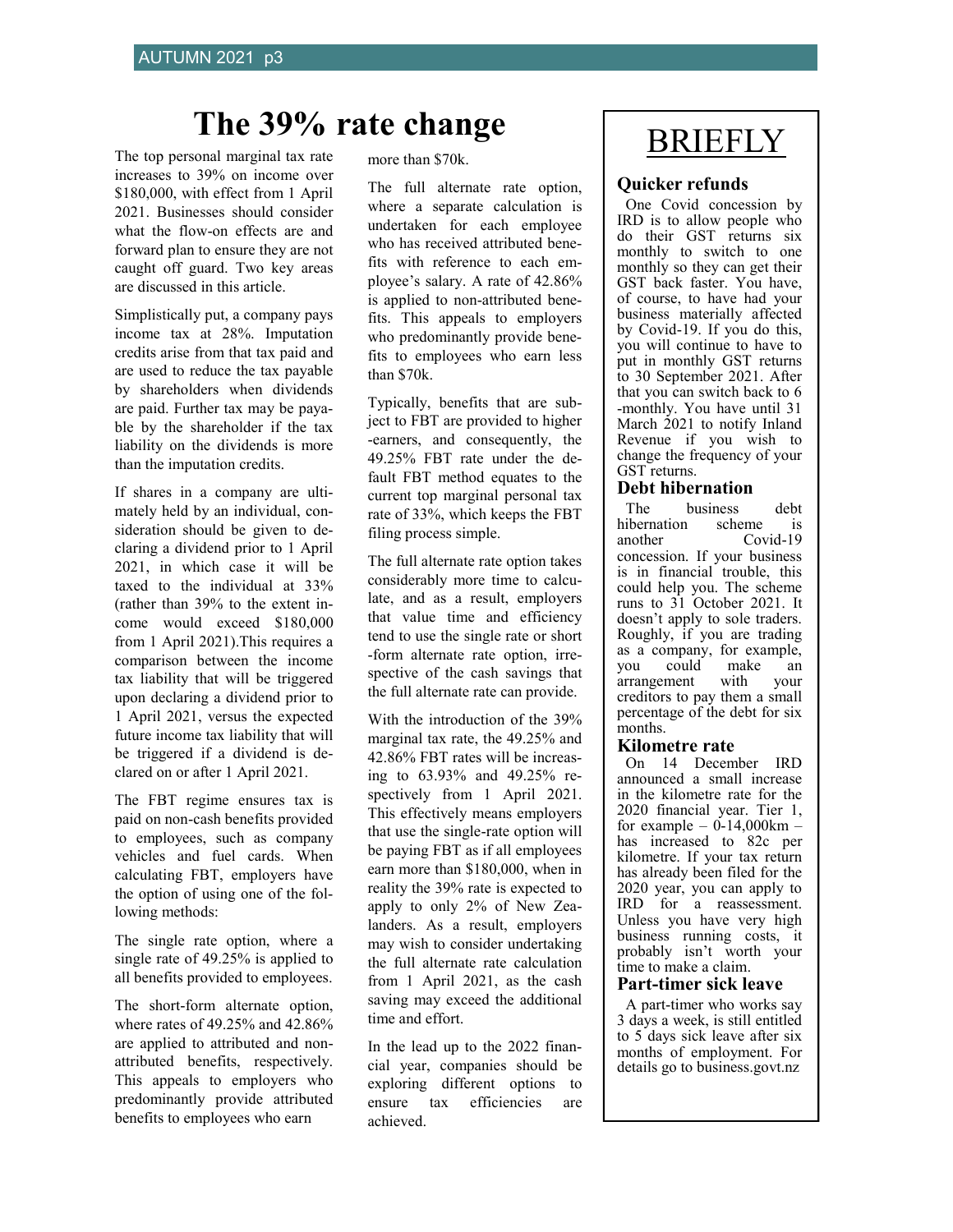### **New Year's Aspirations**

ideas from Christchurch, Ash-

For many, a new year signals the start of a fresh beginning allowing goals and motivation to be reset. We typically try to leave the downsides of the prior year in the past and reassess our aspirations for the year to come. However, given the year that was 2020 and the ongoing impact of Covid-19, both locally and globally, there are various aspects of 2020 which have inevitably carried into 2021. Whilst some of these lingering effects prove to be challenging, they are not necessarily all negative.

2020 was undoubtedly a time of great uncertainty for NZ businesses. However, it was also a year in which there was a notable increase in the number of new businesses registering with the Companies Office. Data shows that at the end of December, there were 669,000 companies on record, with 58,000 registered during the year; up from 49,000 during the prior year. It is thought that the increase can in part be put down to Covid-19 related redundancies and the transformation of "side hustles" into viable businesses - something that Christchurch led project, Start Me Up is backing.

Launched earlier this year, Start Me Up is looking for business

burton and Selwyn residents whose employment was adversely impacted by Covid-19. Run in conjunction with ChristchurchNZ and the Ministry of Social Development (MSD), the two-part programme aims to teach budding entrepreneurs how to start their own business. The first part of the programme is a five-week online course designed to teach the fundamentals of building a successful business. The second part of the programme offers 25 successful applicants the chance to further develop their business idea through in-person workshops with mentors. To be eligible to apply, applicants must currently be unemployed and receiving a benefit from MSD. The Government also recently announced the launch of its Small Business Digital Boost programme, which seeks to support small NZ business owners to realise the potential of digitising their business. The partnership between the Ministry of Business, Innovation and Employment (MBIE), The Mind Lab and Indigo will provide government-funded digital skills training and support. In the age



of the internet (and Covid-19), the ability to successfully utilise digital tools offers small businesses the opportunity to better compete in today's economic environment. The programme is the first of several that will be rolled out as part of the Government's vision for New Zealand to become a "thriving digital nation".

A shake up in the job market also looks likely with new findings revealed by Horizon Research indicating that nearly 385,000 adults will look to change their job in the coming year.

Although it is not clear if or how many of these will look to pursue their own business ideas, the support for entrepreneurs looks stronger than ever. If there was a time for a New Year's resolution and change, maybe this is it.

#### **Crypto Gains Taxable**

Inland Revenue is trying to ensure it gets tax on any gains made from purchases of crypto assets. If you have bought Bitcoin and you sell it at a profit, Inland Revenue requires you to include the gain as taxable income. The department has the same attitude to gold and silver. If you buy these assets, it's unlikely there's any other reason for the acquisition except to make a profit on the ultimate sale. Of course, it's also likely if you made a loss it would be claimable.



#### **Parental Leave Entitlement**

Some people who were on paid parental leave had to return to work for various reasons due to Covid-19. In normal circumstances, they would lose their parental leave entitlement. However, there are some<br>circumstances in which the circumstances in entitlement won't be lost. If you are affected, go employment.govt.nz for details.